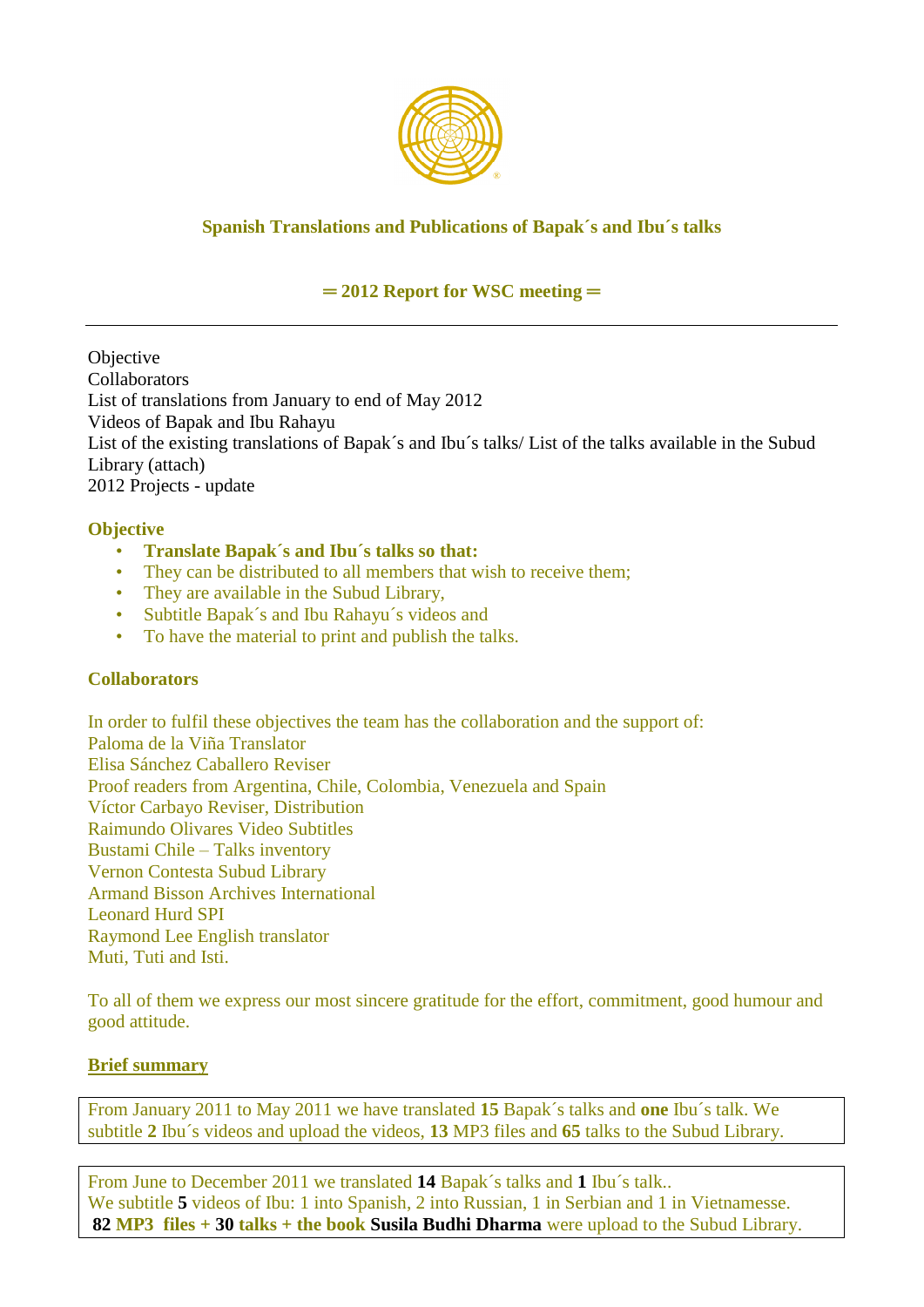From January to May 2012 we have translated and distributed **16** Bapak´s talks and **1** Ibu Rahayu talk.

We subtitled **21** Ibu videos talks: 7 into Spanish, 5 into English, 2 in Indonesian, 3 in French, 1 in Russian, 1 in Serbian, 1 in German and 1 in Japanese.

18 of those videos were upload to the Subud Library + 10 **talks + the book La historia de Subud (History of Subud)**

#### **List of the translations/ distribution made from January 2011 to end of May 2011**

- Bapak **16** talks: Volume 22 talk  $# 7 - 68$  SYD 2 Volume 22 talk # 8 – 68 SYD 3 Volume 22 talk # 9 - 68 SYD 4 Volume 22 talk # 10 – 68 MEB 1 Volume 22 talk # 11- 68 MEB 2 Volume 22 talk # 12 – 68 MEB 3 Volume 22 talk # 13 – 68 MEB 4 Volume 22 talk # 14- 68 PER 1 Volume 22 talk # 15 – 68 PER 2
	- Volumen 10 charla 1 63 BCL 6 Volumen 10 charla 2 – 63 BCL 7 Volumen 10 charla 3 – 63 BCL 8 Volumen 10 charla 4 – 63 BCL 9 Volumen 10 charla 5 – 63 BCL 10 Volumen 10 charla 6 – 63 WAS 1 Volumen 10 charla 7 – 63 WAS 2
- $\bullet$  Ibu Rahayu 1 talk: 12 JOG 1

#### **Videos of Bapak and Ibu Rahayu (for a full report see VIDEOS REPORT below)**

From January to May 2012 **7 videos talks of Ibu Rahayu were subtitle into Spanish**

**02 SHF 3 09 CDK 1 10 CDK 2 10 CHC 4 10 JOG 2 11 BGZ 1 12 JOG 1**

Raimundo also subtitle 14 videos in different languages: English, Indonesian, German, Vietnamese, Russian, Serbian, French and Japanese.

NOTE: Bapak´s video talk will be subtitle when the definitive translation is ready.

**Subud Library (Biblioteca Virtual)** From January to May 2012 we upload **10 talks**

**9 Bapak´s talks**. **9** talks Vol. 22 from #7 until # 15

**1 Ibu Rahayu talk** 12 JOG 1

.

#### **+ La Historia de Subud (History of Subud)**

You can easily identify this talks in the attach list because they are highlight in green.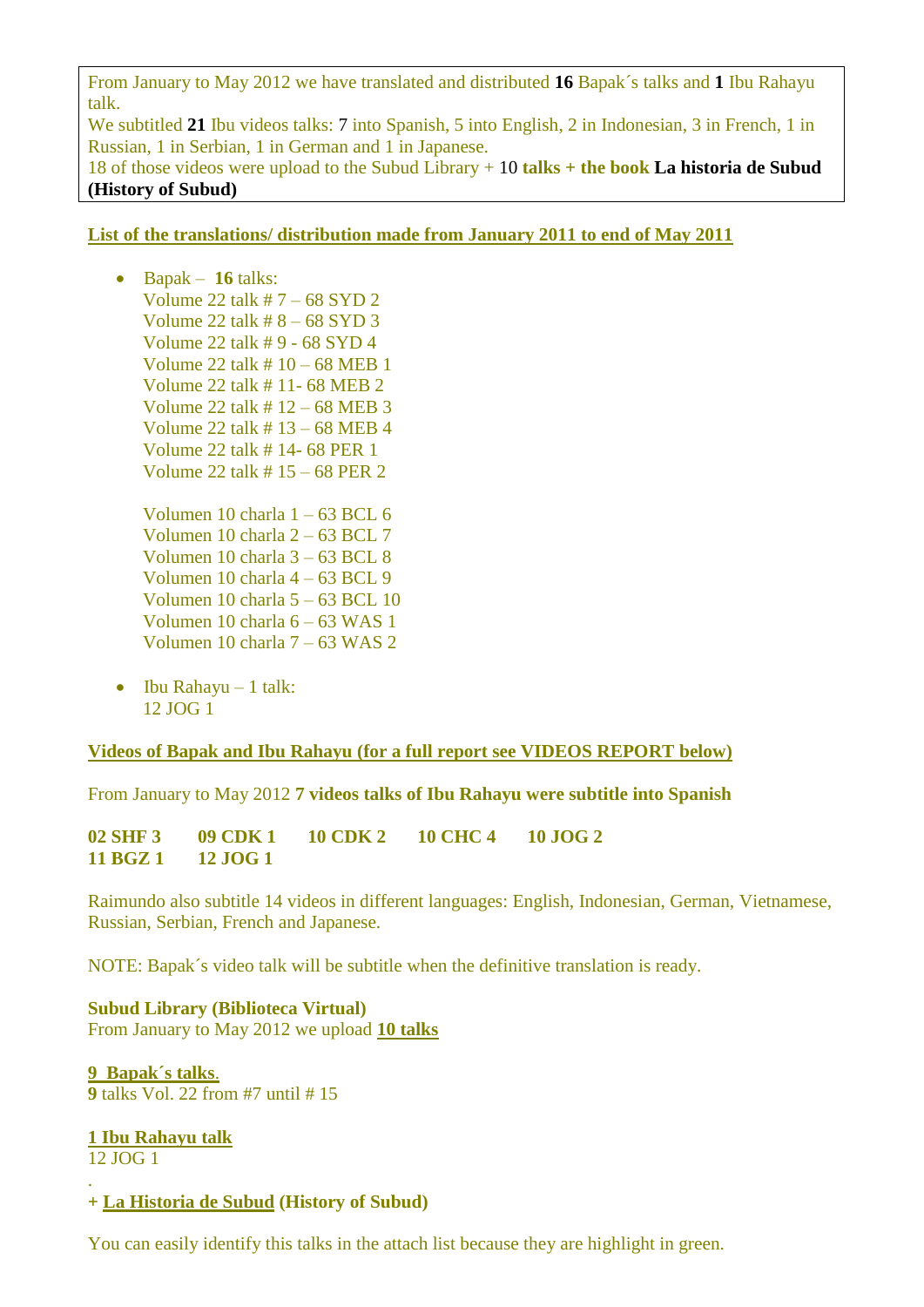**2012 Projects –** Update.

For the year 2012 we hope to:

\*Finish the translation and distribution of Volume 22 - Done Volume 10 Done until talk # 7 and Volume 20 of Bapak´s talks.

\*Distribute Volume 16.

\*Print Volume 5 in indonesian/spanish. **Ready to print**

\*Continue with the subtitles of Ibu´s talks in Spanish and other languages.

\*Translate and distribute all talks Ibu gives in 2012.

In the name of the Team of the Spanish Publications and Translations of Bapak´s and Ibu´s talks we wish you a bless WSC meeting.

Elisa Sánchez Caballero

Coordinadora del Equipo de Traducciones y Publicaciones de las charlas de Bapak e Ibu en Español.

#### **Subtitle videos of Bapak´s and Ibu Rahayu´s talk**

\_\_\_\_\_\_\_\_\_\_\_\_\_\_\_\_\_\_\_\_\_\_\_\_\_\_\_\_\_\_\_\_\_\_\_\_\_\_\_\_\_\_\_\_\_\_\_\_\_\_\_\_\_\_\_\_\_\_\_\_\_\_\_\_\_\_\_\_\_\_\_\_\_\_\_\_\_\_\_

**═ Report for WSC meeting 2012 ═ May 2012**

**Objective Collaborators** Brief History List of the subtitle video talks Project 2012- Budget 2012

#### **Objective**

• **Subtitle Bapak´s and Ibu Rahayu ´s talk in as many languages as possible.**

**Note: Bapak´s videos talks are going to be subtitle when the final translation of those talks is done. When we subtitle we only use definitive talks.** 

#### **Collaborators**

To fulfill the objective we have the support and work of::

Paloma de la Viña Spanish Faustine LeRoy French Ichiro Nakamura Japanese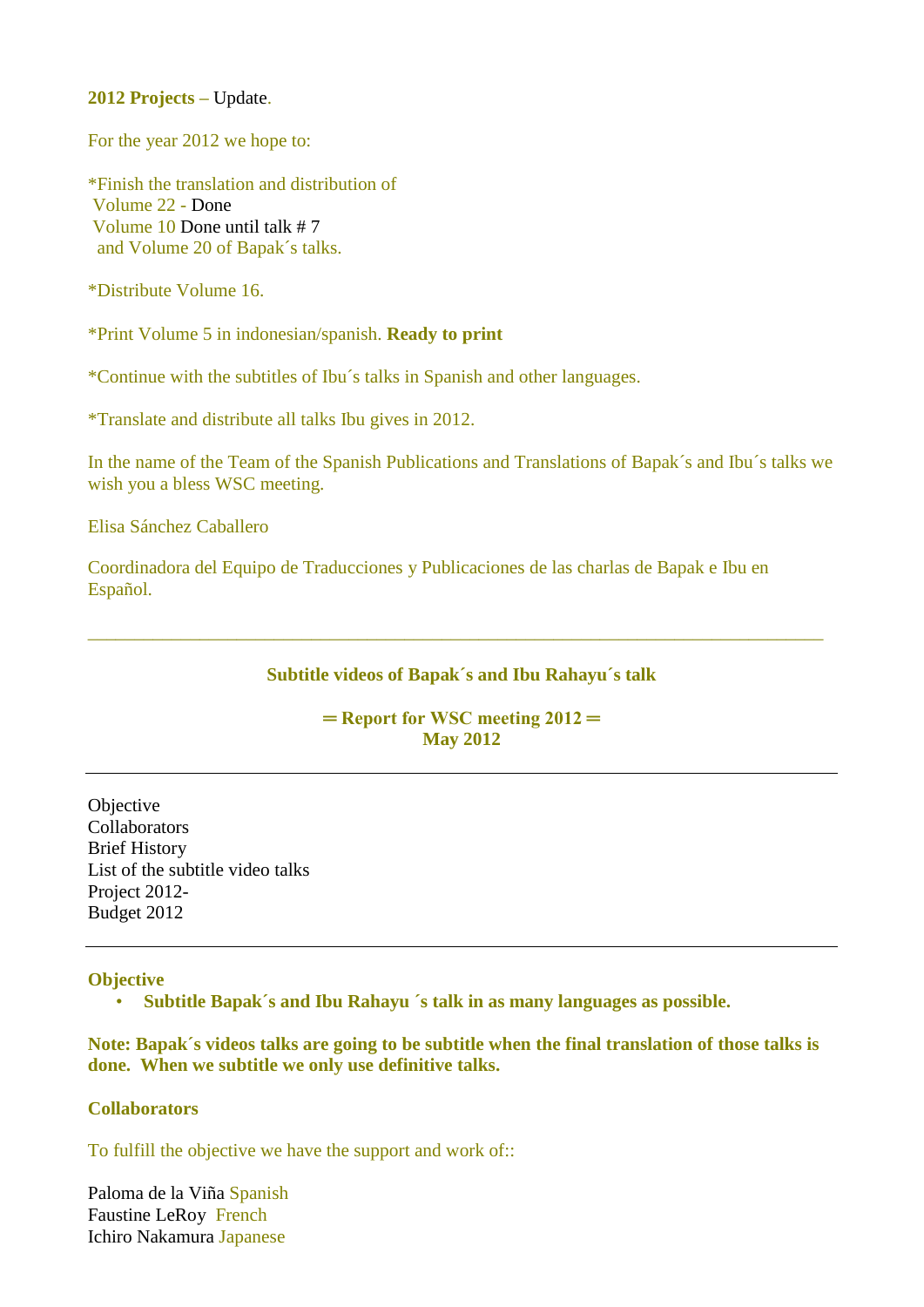Sandra Lykhatska Russian Josephine Bacikin Serbian Halimah Thuy Bui Vietnamesse Valentine Goebel German

Jasmin Webb Vernon Contessa Subud Library Armand Bisson Archives Leonard Hurd SPI Elisa Sánchez Caballero Translators Coordinator

#### **Brief history**

In 2011 and for the first time in the Subud History we subtitle and distribute the first Ibu Rahayu´s video talks in Spanish. We soon have the courage to subtitle in Russian, Serbian, Vietnamese and then French, German, English, Indonesian and Japanese!

From January to May 2012 we subtitule 21 videos  $+5$  videos in Indonesian only (without English interpretation).

In total we subtitled 27 videos:

10 in Spanish, 4 in English, 3 in Russian, 3 in French, 2 in Serbian, 2 in Indonesian, 1 in Vietnamese, 1 in German and 1 in Japanese.

There are around 20 videos talks of Bapak – all from the 80´s- and around 40 videos of Ibu Rahayu´s talks.

**List of the subtitle videos and language**

**02 SHF 3 Spanish / Russian / German / English**

**07 PAM 1 Spanish / Russian / Serbian**

**09 CDK 1 Spanish / Serbian / French / English /Indonesian / Japanese**

**10 CHC 3 Spanish /**

**10 CHC 4 Spanish /**

**10 SRG 1 Spanish /**

- **10 CDK 2 Spanish / English / Indonesian**
- **10 JOG 2 Spanish / French**

**11 BGZ 1 Spanish /Russian /Vietnamese / French**

#### **12 JOG 1 Spanish / English**

#### **Project 2012**

The intention of this year is to keep uploading the rest of the videos and keep subtitling Ibu´s. We hope to subtitle at least one more talk per language.